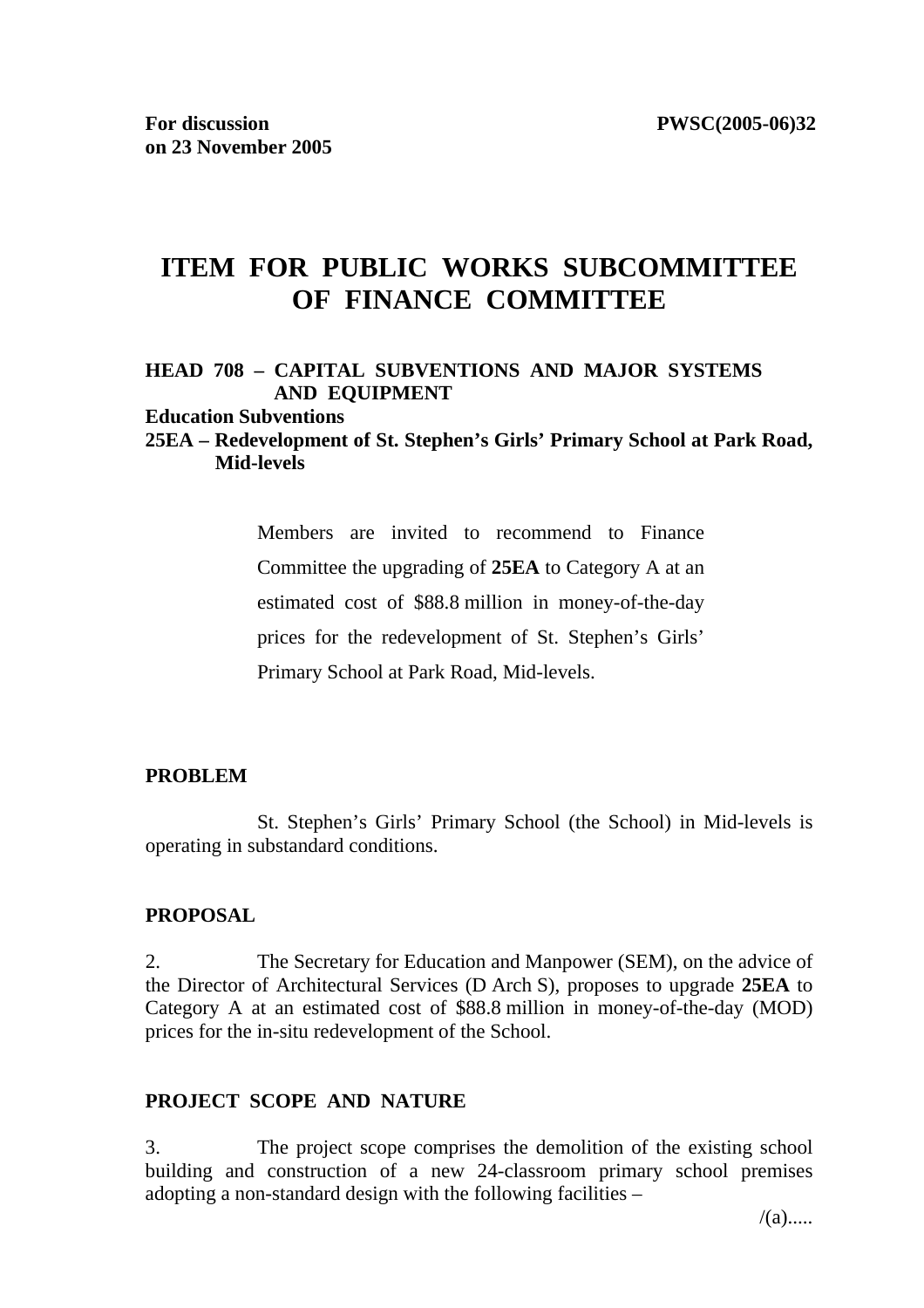- (a) 24 classrooms;
- (b) six special rooms, including a computer-assisted learning room, a general studies room and a language room;
- (c) four small group teaching rooms;
- (d) a guidance activity room;
- (e) two interview rooms;
- (f) a staff room;
- (g) a staff common room;
- (h) a student activity centre;
- (i) a conference room;
- (j) a library;
- (k) an assembly hall (which can be used for a wide range of physical activities such as badminton, gymnastics and table-tennis);
- (l) a multi-purpose area;
- (m) a basketball court at rooftop of the classroom block;
- (n) a running track<sup>1</sup>;

1

- (o) a green corner<sup>2</sup>; and
- (p) ancillary accommodation, including a medical room, a lift and relevant facilities for the handicapped.

/By.....

Making optimal use of the space of the campus, a 40-metre running track will be provided.

<sup>2</sup> A green corner is a designated area inside the campus to enable students to develop an interest in horticulture and the natural environment. The green corner may include a greenhouse, a weather station and planting beds.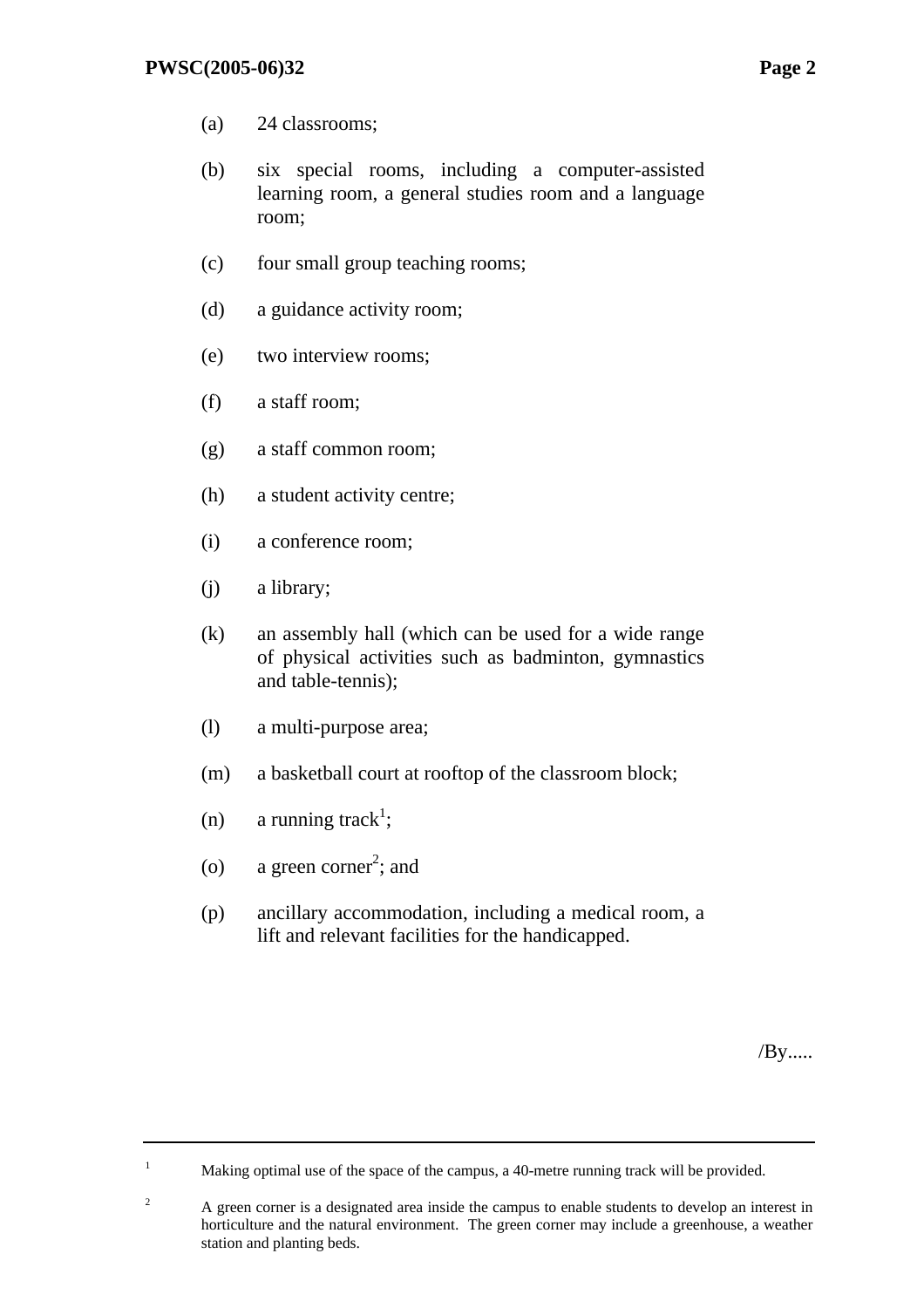**——— ———**

By sharing open space with the adjacent St. Stephen's Girls' College, which is under the same school sponsoring body, the redeveloped school premises will meet the planning target of providing two square metres  $(m<sup>2</sup>)$  of open space per student. A site plan is at Enclosure 1 and views of the new school premises (artist's impression) are at Enclosure 2. The school sponsor plans to start the demolition of the existing school premises in February 2006 and start the construction works of the new school premises in May 2006 for completion in June 2008.

# **JUSTIFICATION**

4. The School is currently an 18-classroom whole-day primary school with an enrolment rate of 100% in the 2004/05 school year. The existing school premises, built in 1968 on a small site, falls short of the provision as stipulated in the current standard schedule of accommodation. Certain essential facilities for effective teaching and learning, such as the general studies room, language room, student activity centre and assembly hall, are lacking. The current open space provision of  $1.1 \text{ m}^2$  per student also falls short of the latest planning standard.

5. The existing school premises is deteriorating and requires frequent repair in recent years. D Arch S advised that improvement works under the School Improvement Programme<sup>3</sup> would not be feasible due to the site constraints. Redevelopment is considered to be the most cost-effective way to provide a quality teaching and learning environment for teachers and students of the School. During the construction period, students will use the premises of ex-Pokfulam Government Primary School in Pok Fu Lam.

6. Upon completion, the new school premises will provide a total of 24 classrooms (i.e. six additional classrooms) for whole-day primary schooling. We propose a scope slightly larger than the current 18-classroom setup because we consider that a 24-classroom primary school is of an optimal size for school development, taking into account the larger room for deployment of resources and students' interest and should be pursued as long as the school site permits. With this provision, we currently estimate that there would be a shortfall of 33 primary classes in the Central and Western District by the 2010/11 school year.

**/FINANCIAL .....** 

 The School Improvement Programme involves some 740 existing schools to provide additional space and upgraded facilities to support teaching and learning.

3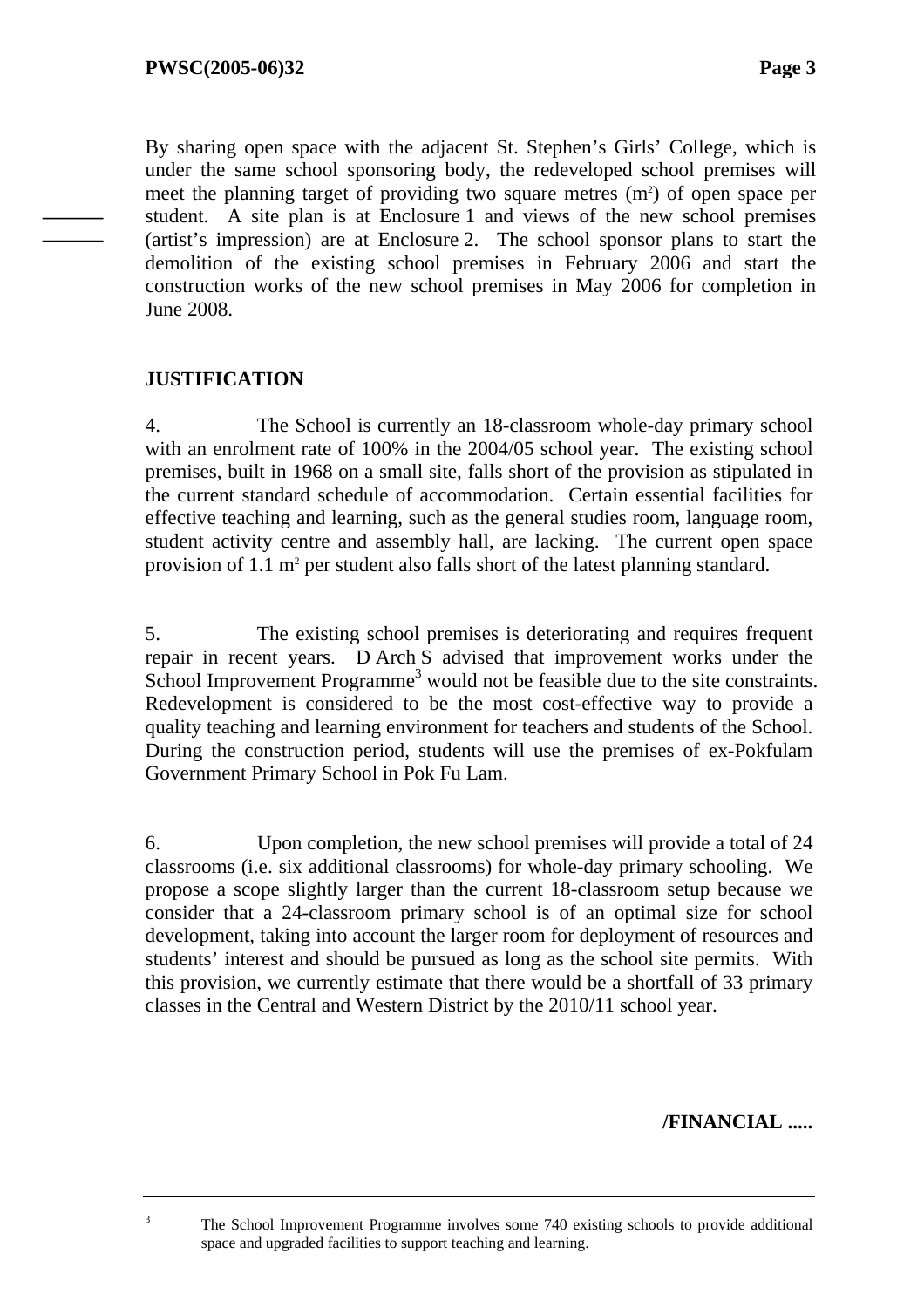4

# **FINANCIAL IMPLICATIONS**

7. The school sponsor estimates the capital cost of the project to be \$88.8 million in MOD prices (see paragraph 8 below). D Arch S has examined and endorsed the cost estimate, made up as follows –

|     |                                   |     | \$ million |                 |
|-----|-----------------------------------|-----|------------|-----------------|
| (a) | Demolition                        |     | 2.7        |                 |
| (b) | Site formation                    |     | 7.2        |                 |
| (c) | Piling                            |     | 12.5       |                 |
| (d) | <b>Building</b>                   |     | 34.5       |                 |
| (e) | <b>Building services</b>          |     | 12.9       |                 |
| (f) | Drainage                          |     | 1.6        |                 |
| (g) | <b>External works</b>             |     | 2.4        |                 |
| (h) | Furniture and Equipment $(F&E)^4$ |     | 3.1        |                 |
| (i) | Consultants' fees for -           |     | 3.7        |                 |
|     | Contract administration<br>(i)    | 2.2 |            |                 |
|     | Site supervision<br>(ii)          | 1.2 |            |                 |
|     | (iii) Out-of-pocket expenses      | 0.3 |            |                 |
| (i) | Contingencies                     |     | 8.1        |                 |
|     | Sub-total                         |     | 88.7       | (in September   |
| (k) | Provision for price adjustment    |     | 0.1        | 2005 prices)    |
|     | Total                             |     | 88.8       | (in MOD prices) |
|     |                                   |     |            |                 |

/The.....

Based on an indicative list of F&E items required by the School which was compiled on the basis of a survey on serviceability of the existing F&E of the School and the standard F&E reference list prepared by the Education and Manpower Bureau for new 24-classroom primary schools.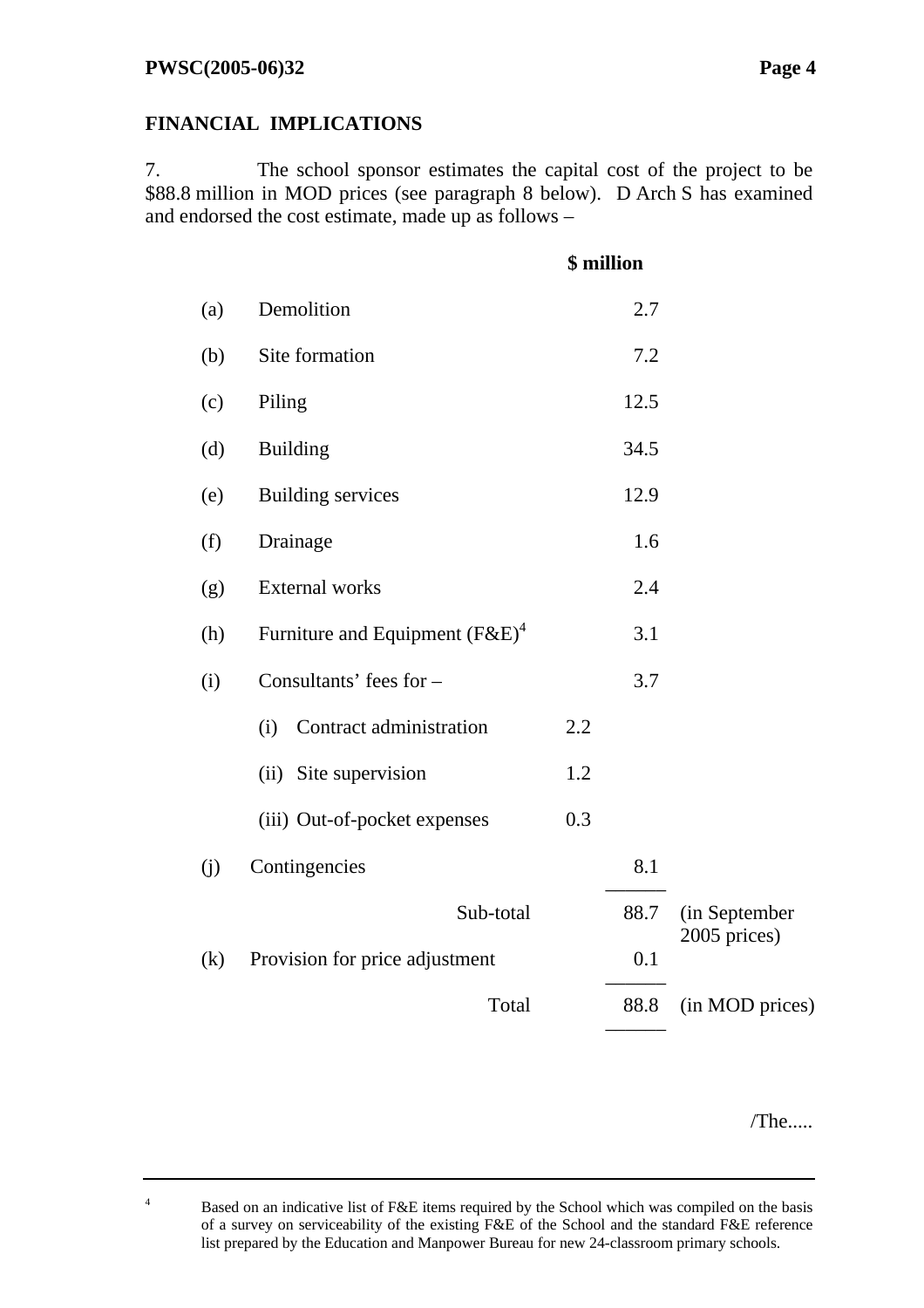––––––

––––––

The school sponsor proposes to engage consultants to undertake contract administration and site supervision of the project. A detailed breakdown of the estimate for consultants' fees by man-months is at Enclosure 3. The construction floor area (CFA) of the new school premises under **25EA** is about 7 551 m<sup>2</sup>. The estimated construction unit cost of the new school premises, represented by the building and building services costs, is  $$6,277$  per m<sup>2</sup> of CFA in September 2005 prices. D Arch S considers this comparable to similar school projects built by the Government. A comparison of the reference cost of a 24-classroom primary school based on an uncomplicated site with no unusual environment or geotechnical constraints with the estimated cost of the new school premises is at Enclosure 4.

8. Subject to approval, the school sponsor will phase the expenditure as follows –

| Year        | \$ million<br>(Sept 2005) | <b>Price adjustment</b><br>factor | \$ million<br>(MOD) |
|-------------|---------------------------|-----------------------------------|---------------------|
| $2006 - 07$ | 19.7                      | 1.00125                           | 19.7                |
| $2007 - 08$ | 51.0                      | 1.00125                           | 51.1                |
| $2008 - 09$ | 9.8                       | 1.00125                           | 9.8                 |
| $2009 - 10$ | 8.2                       | 1.00125                           | 8.2                 |
|             |                           |                                   |                     |
|             | 88.7                      |                                   | 88.8                |

9. We have derived the MOD estimate on the basis of the Government's latest forecast of trend rate of change in the prices of public sector building and construction output for the period 2006 to 2010. The school sponsor will deliver the demolition works of the existing school premises, the site formation and piling works and the construction works of the new school premises through three lump-sum contracts because the school sponsor can clearly define the scope of works in advance. The contracts will not provide for price adjustment because the contract periods will not exceed 21 months each.

10. The cost of F&E, estimated to be \$3.1 million, will be borne by the Government as the new school premises will provide space for redevelopment of the School and additional classes for whole-day schooling. This is in line with the existing policy.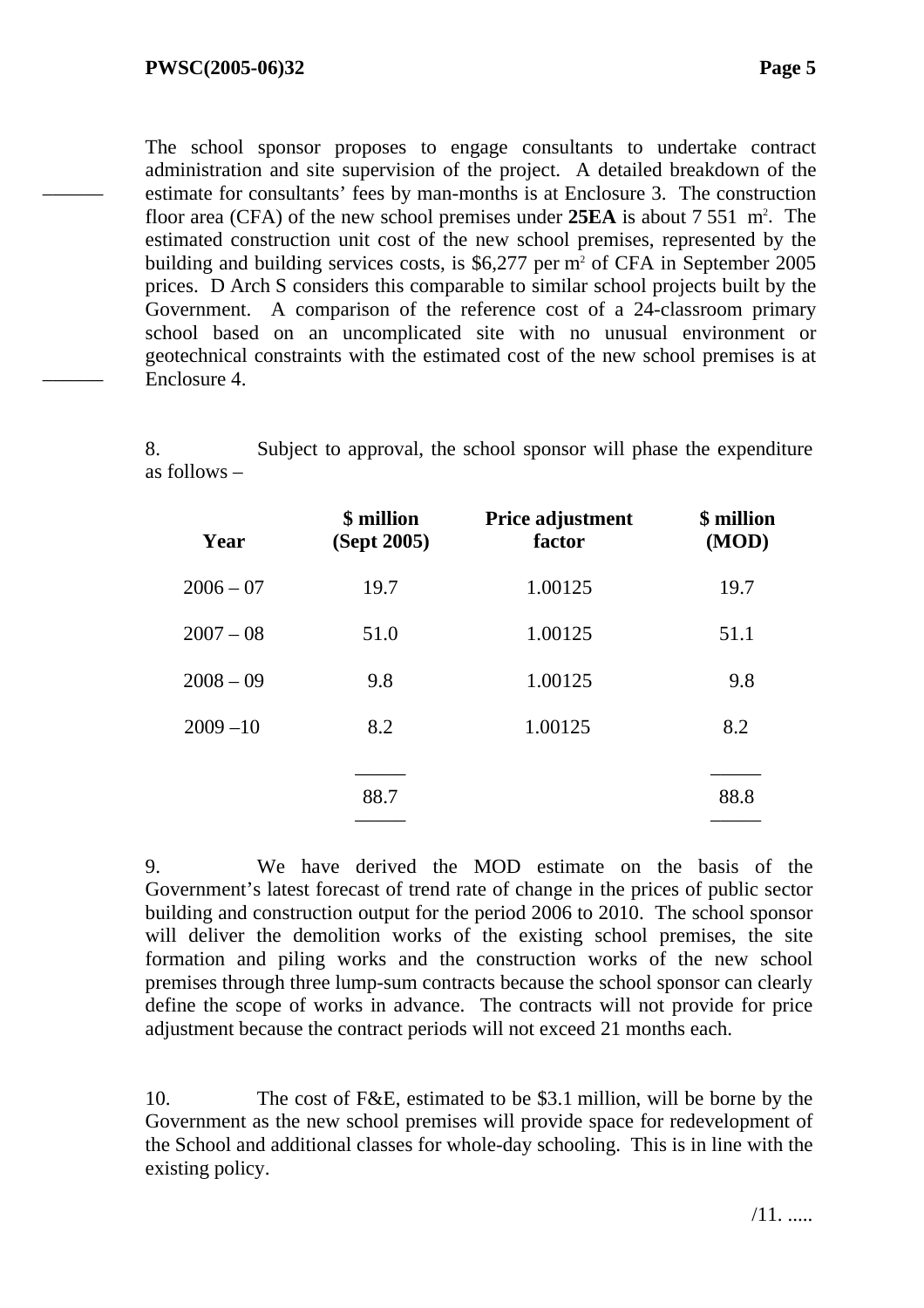11. The annual recurrent expenditure of the School was \$13.7 million in the 2004/05 school year. Upon redevelopment of the School, the annual recurrent expenditure is estimated to be \$18.7 million, with the difference being largely attributable to the anticipated increase in the number of operating classes upon completion of the new school premises.

# **PUBLIC CONSULTATION**

12. We consulted the Food, Environment, Hygiene and Works Committee under the Central and Western District Council on 27 January 2005. Members of the Committee supported the redevelopment of the School.

13. We consulted the Legislative Council Panel on Education on 24 October 2005 on our recent review of projects under planning in the School Building Programme. The Panel supported our recommendation to proceed with six projects for redevelopment and reprovisioning purposes, including the current proposal. We also circulated to the Panel an information note on this project on 10 November 2005.

# **ENVIRONMENTAL IMPLICATIONS**

14. The consultant employed by the school sponsor has completed and the Director of Environmental Protection has agreed to a class assessment document which sets out the mitigation measures necessary for this class of projects. With such mitigation measures in place, the project will not have long term environmental impacts. We have included in the project estimate the cost to implement all necessary measures to mitigate the environmental impacts.

15. Insulated windows and air-conditioning will be provided for rooms exposed to traffic noise above 65dB, i.e. exceeding the limits recommended in the Hong Kong Planning Standards and Guidelines. The School Sponsor has included the cost of these mitigation measures, detailed below, as part of the building services works in the project estimate –

|     |     | <b>Mitigation measures</b>                                                                             | <b>Estimated cost</b><br>\$ million<br>(in September<br>2005 prices) |
|-----|-----|--------------------------------------------------------------------------------------------------------|----------------------------------------------------------------------|
| (a) |     | Insulated windows and air-conditioning for –                                                           |                                                                      |
|     | (i) | 24 classrooms and two small group<br>teaching rooms from $4/F$ to $9/F$ at the<br>north-western façade | 2.00                                                                 |
|     |     |                                                                                                        |                                                                      |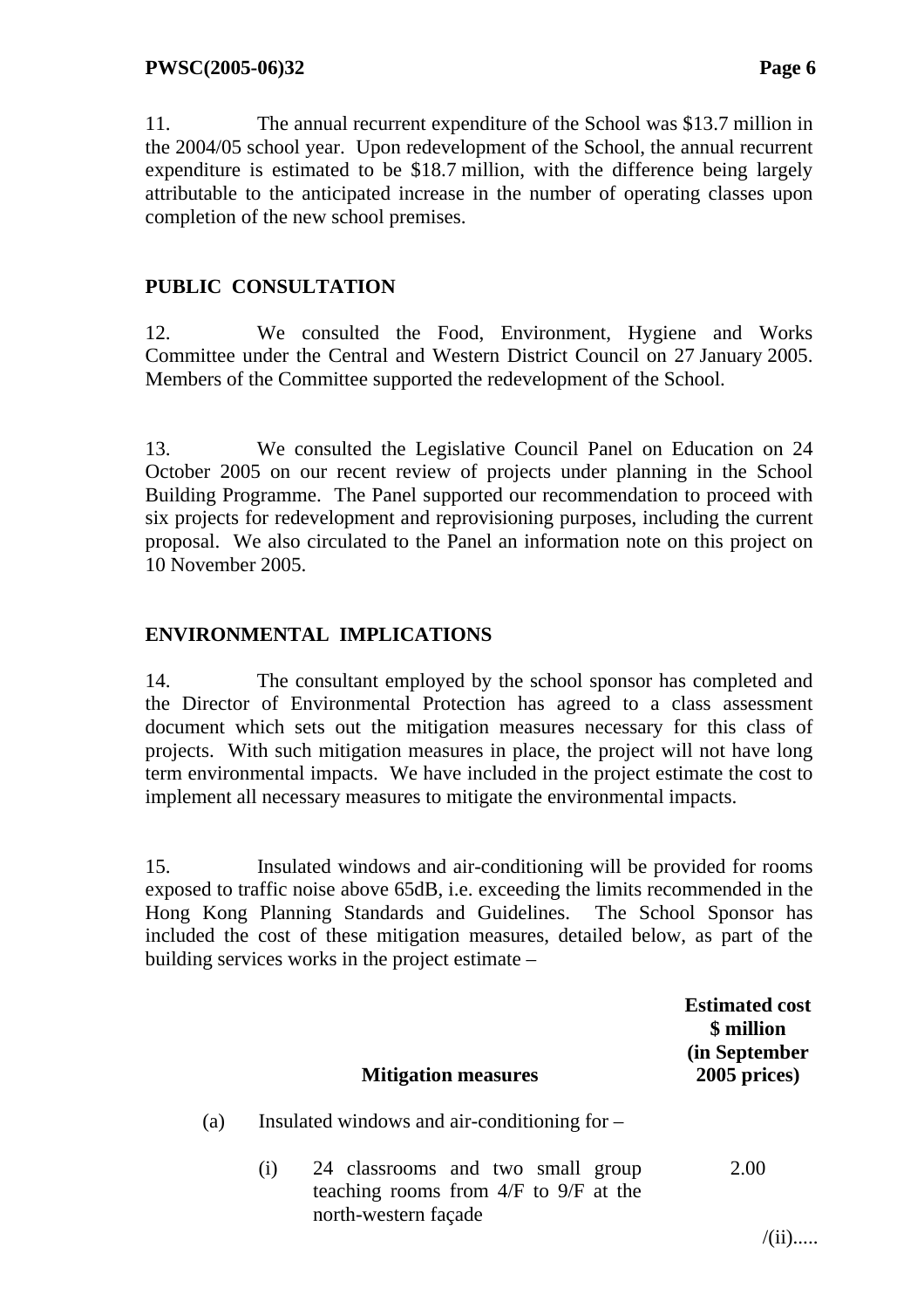|     | two small group teaching rooms on the<br>(11)<br>6/F at the south-eastern façade                                                   | 0.19 |
|-----|------------------------------------------------------------------------------------------------------------------------------------|------|
| (b) | Insulated windows for guidance activity room<br>on the 9/F and medical room on the 4/F at the<br>north-western façade <sup>5</sup> | 0.01 |

16. During construction, the school sponsor will control noise, dust and site run-off nuisances to within established standard and guidelines through the implementation of mitigation measures in the relevant contracts. These include the use of silencers, mufflers, acoustic lining or shields for noisy construction activities, frequent cleaning and watering of the sites, and the provision of wheel-washing facilities.

17. At the planning and design stages, the school sponsor has considered measures to reduce the generation of construction and demolition (C&D) materials. The school sponsor has introduced more prefabricated building elements into the school design to reduce temporary formwork and construction waste. These include dry-wall partitioning and proprietary fittings and fixtures. The school sponsor will use suitable excavated materials for filling within the site to minimise off-site disposal. In addition, the school sponsor will require its contractors to use metal site hoardings and signboards so that these materials can be recycled or reused in other projects.

18. The school sponsor will require the contractor to submit a waste management plan (WMP) for approval. The WMP will include appropriate mitigation measures to avoid, reduce, reuse and recycle C&D materials. It will ensure that the day-to-day operations on site comply with the approved WMP. It will control the disposal of public fill and C&D waste to public fill reception facilities, sorting facilities and landfills respectively through a trip-ticket system. It will require the contractor to separate public fill from C&D waste for disposal at appropriate facilities. It will record the disposal, reuse and recycling of C&D materials for monitoring purposes. The school sponsor estimates that the project will generate about 16 320 tonnes of Construction and Demolition (C&D) materials. Of these, it will reuse about 1 100 tonnes (6.8%) on site, deliver 13 230

/tonnes.....

5

These rooms are provided with air-conditioning according to the schedule of accommodation of standard primary school.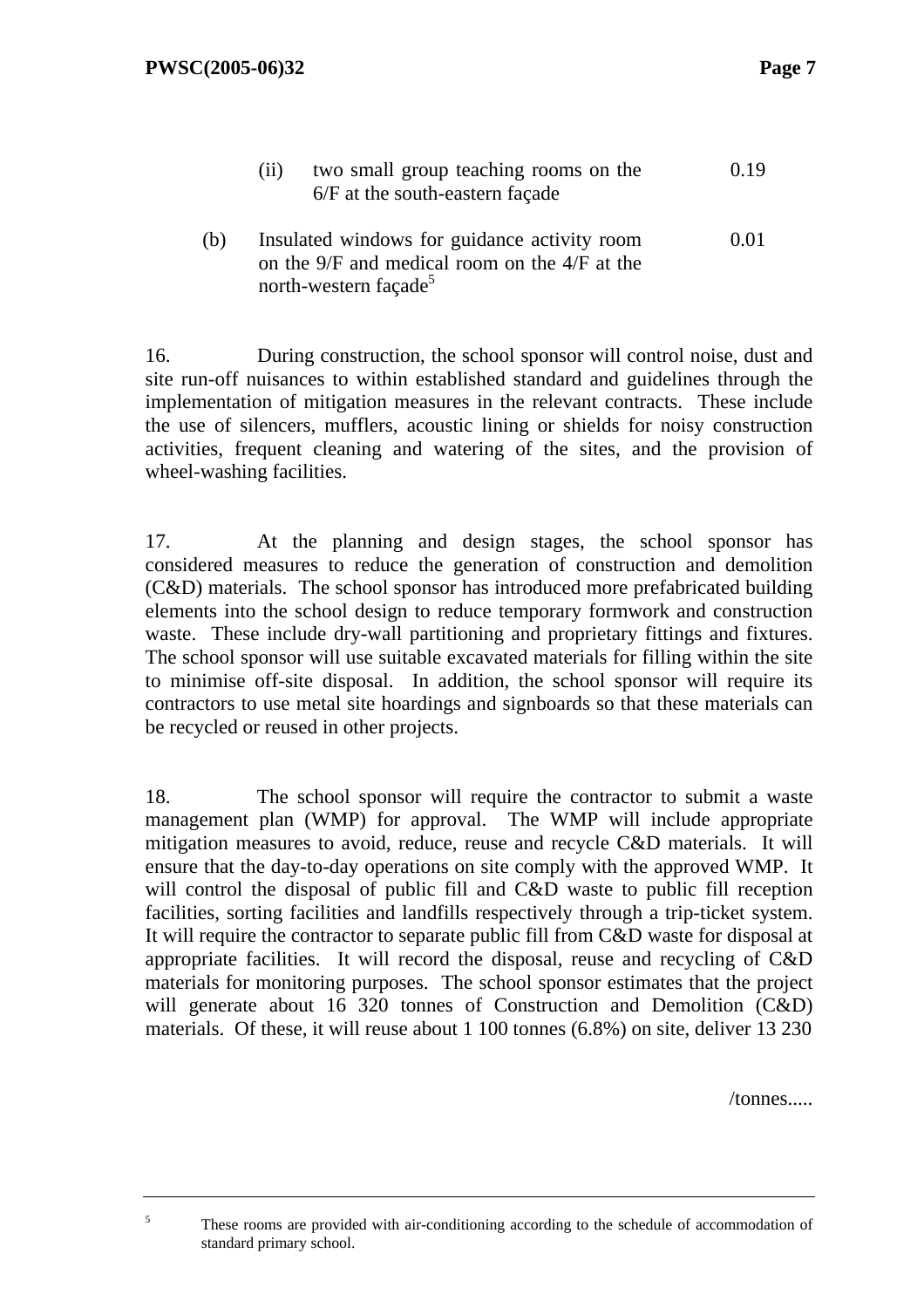tonnes (81.1%) to public fill reception facilities<sup>6</sup> for subsequent reuse, and 1 330 tonnes (8.1%) to sorting facilities<sup>6</sup> in order to retrieve the inert portion for reuse as public fill. In addition, it will dispose of 660 tonnes (4.0%) at landfills. The total cost for accommodating C&D materials at public fill reception facilities and landfill sites, together with the cost for handling the materials at sorting facilities is estimated to be \$0.58 million for this project (based on an unit cost of \$27/tonne for disposal at public fill reception facilities, \$100/tonne at sorting facilities and  $$125$ /tonne<sup>7</sup> at landfills).

# **LAND ACQUISITION**

19. The project does not require land acquisition.

# **BACKGROUND INFORMATION**

20. We upgraded **25EA** to Category B in March 2004. The school sponsor engaged consultants to undertake the detailed design and tender documentation in July 2004, as well as the topographical survey and site investigation in November 2004. We will charge the estimated cost of \$2.6 million for these services to block allocation **Subhead 8100QX** "Alterations, additions, repairs and improvements to education subvented buildings". The consultants engaged by the school sponsor have carried out these services except for the tender documents which are being finalised.

21. Renovation works for ex-Pokfulam Government Primary School are being carried out at an estimated cost of \$10.9 million to bring the premises, which were constructed more than 50 years ago and vacated since 2001, up to the minimal standards required for temporary occupation by the School operating 18 classes. The works include conversion and fitting-out works for classrooms, special rooms and administrative area, renovation of existing lavatories, staircase and corridors, replacement of worn-out wiring, etc. We will charge this amount to block allocation **Subhead 8100QX**. After the School moves into its new premises, the renovated premises of the ex-Pokfulam Government Primary School may be used to meet the temporary accommodation needs of other schools.

/22. .....

<sup>6</sup> Sorting facilities and public fill reception facilities are specified in Schedule 3 and Schedule 4 respectively of the Waste Disposal (Charges for Disposal of Construction Waste) Regulation. Disposal of public fill in public fill reception facilities requires a licence issued by the Director of Civil Engineering and Development.

<sup>7</sup> This estimate has taken into account the cost for developing, operating and restoring the landfills after they are filled and the aftercare required. It does not include the land opportunity cost for existing landfill sites (which is estimated at  $\frac{90}{m^3}$ ), nor the cost to provide new landfills, (which is likely to be more expensive) when the existing ones are filled.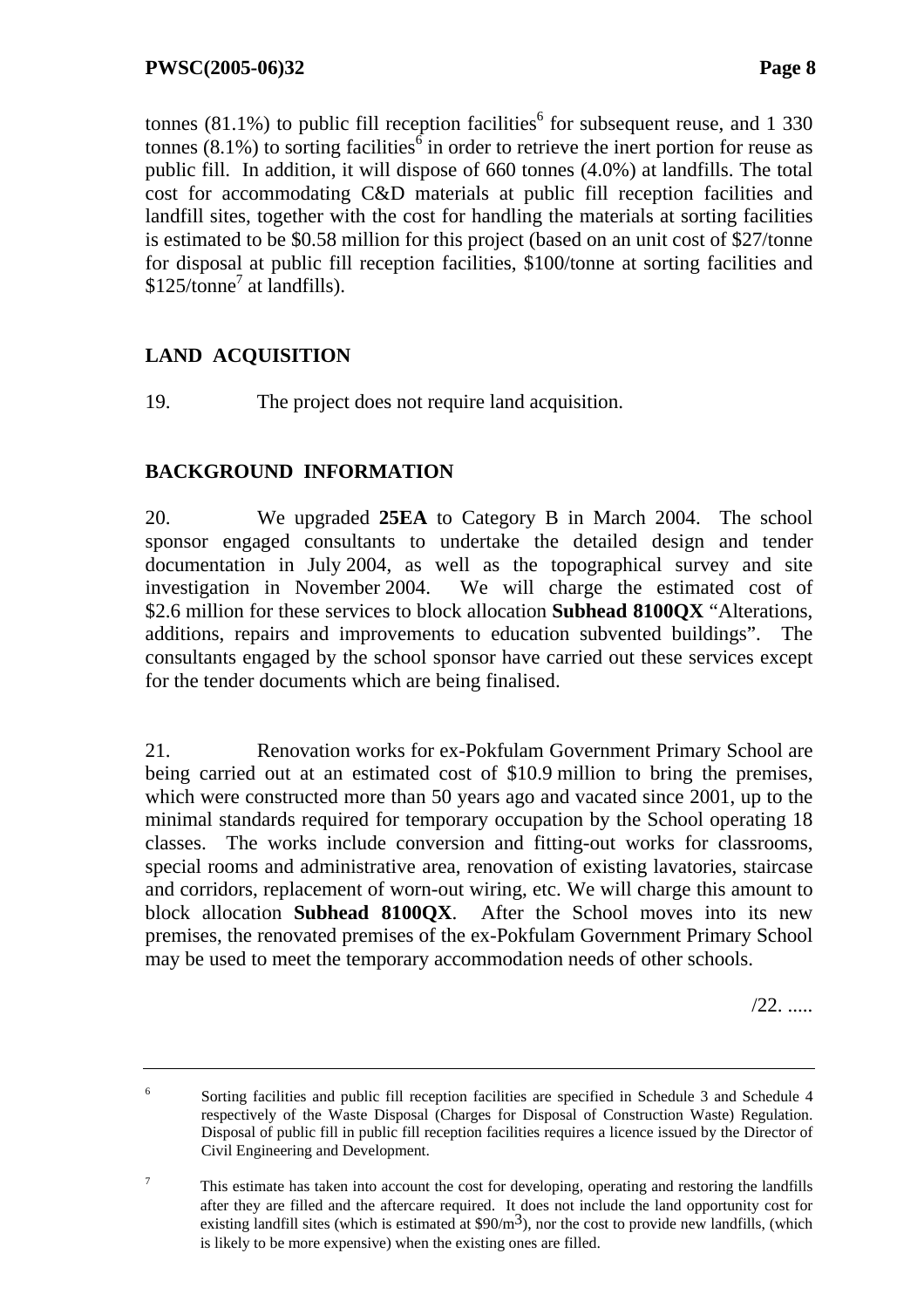22. The proposed redevelopment of the School will not involve any tree removal or planting proposal.

23. We estimate that the proposed works will create about 80 jobs (70 for labourers and another 10 for professional/technical staff) providing a total employment of 1 350 man-months.

--------------------------------------

Education and Manpower Bureau November 2005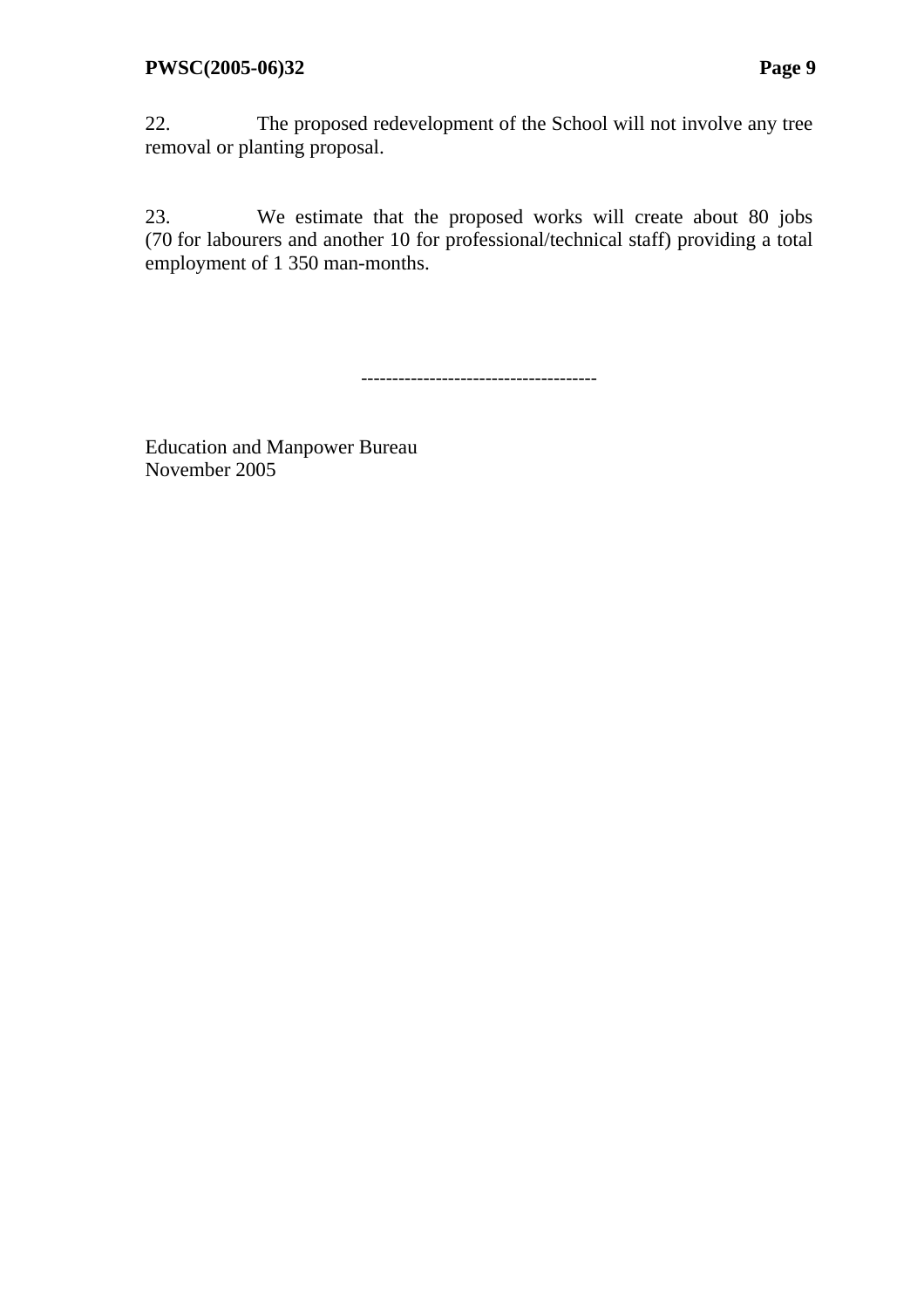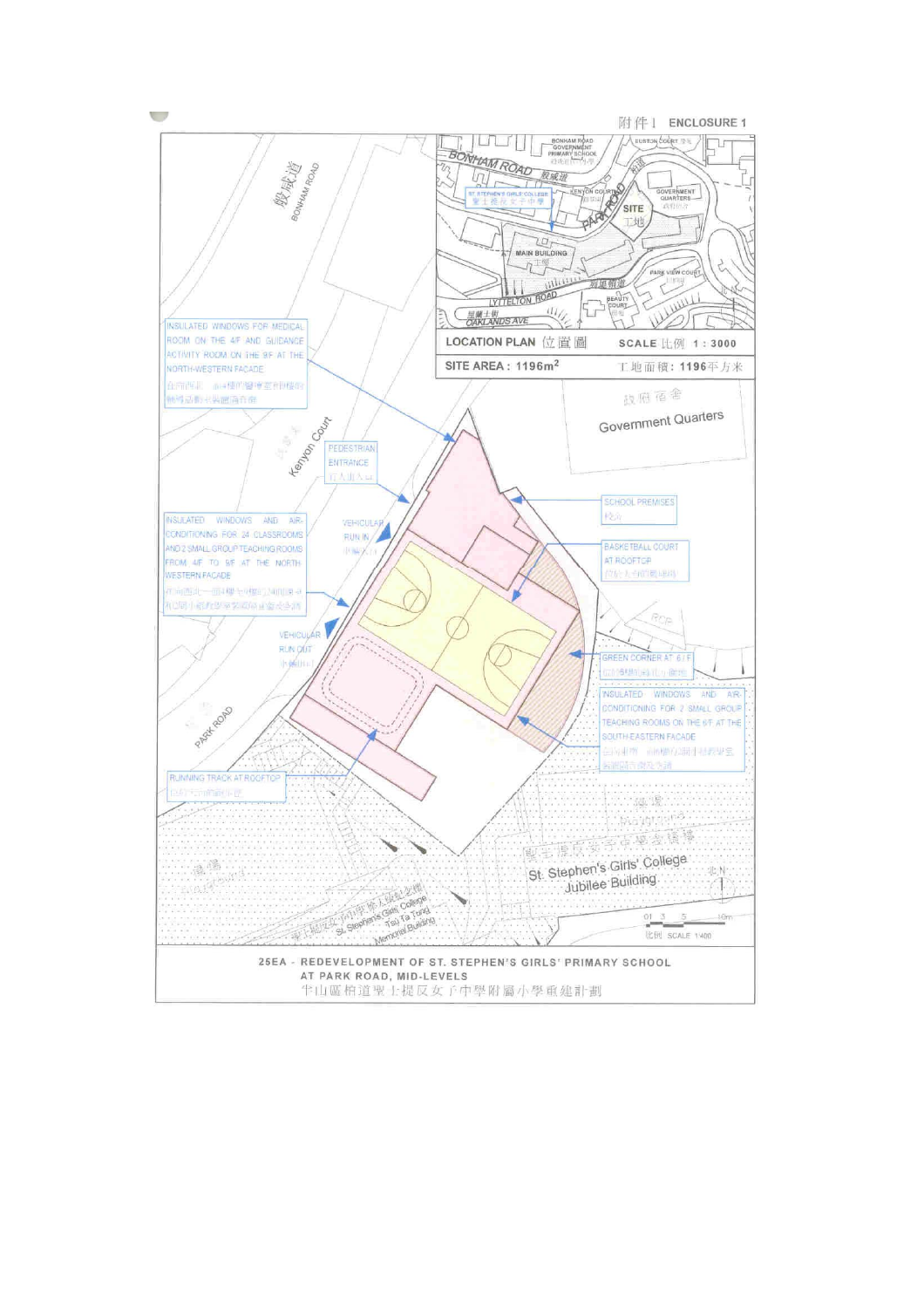

 $\overline{\phantom{a}}$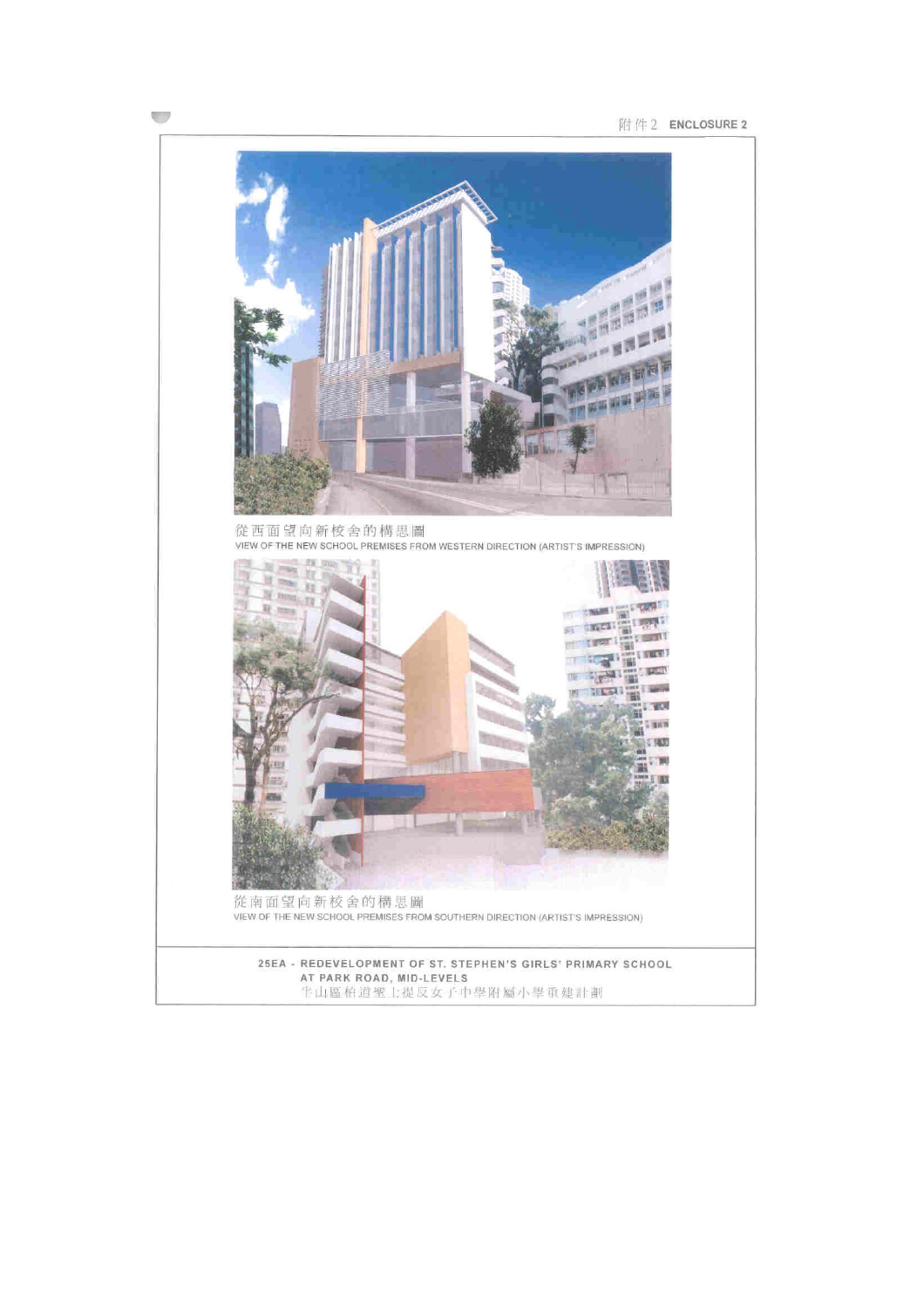# **25EA – Redevelopment of St. Stephen's Girls' Primary School at Park Road, Mid-levels**

### **Breakdown of the estimate for consultants' fees**

|     |      |                                                |              | <b>Estimated</b><br>man-<br>months | Average<br>$MPS^*$<br>salary<br>point | <b>Multiplier</b><br>(Note 1) | <b>Estimated</b><br>fee<br>$($$ million $)$ |
|-----|------|------------------------------------------------|--------------|------------------------------------|---------------------------------------|-------------------------------|---------------------------------------------|
| (a) |      | Consultants' staff costs                       |              |                                    |                                       |                               |                                             |
|     | (i)  | Contract<br>administration <sup>(Note 2)</sup> | Professional |                                    |                                       |                               | 2.2                                         |
|     | (ii) | Site supervision <sup>(Note 3)</sup>           | Technical    | 42                                 | 14                                    | 1.6                           | 1.2                                         |
|     |      |                                                |              |                                    |                                       | Sub-total                     | 3.4                                         |
| (b) |      | Out-of-pocket expenses <sup>(Note 4)</sup>     |              |                                    |                                       |                               |                                             |
|     |      | Lithography and other direct<br>expenses       |              |                                    |                                       |                               | 0.3                                         |
|     |      |                                                |              |                                    |                                       | Sub-total                     | 0.3                                         |
|     |      |                                                |              |                                    |                                       | Total                         | 3.7                                         |

\* MPS = Master Pay Scale

#### **Notes**

- 1. A multiplier of 1.6 is applied to the average MPS point to estimate the cost of resident site staff supplied by the consultants. (As at 1 January 2005, MPS point  $14 = $18,010$  per month.)
- 2. The consultants' staff cost for contract administration is calculated in accordance with the existing consultancy agreement for the design and construction of **25EA**. The assignment will only be executed subject to Finance Committee's approval to upgrade **25EA** to Category A.
- 3. We will only know the actual man-months and actual costs for site supervision after completion of the works.
- 4. Out-of-pocket expenses are the actual costs incurred. The consultants are not entitled to any additional payment for overheads or profit in respect of these items.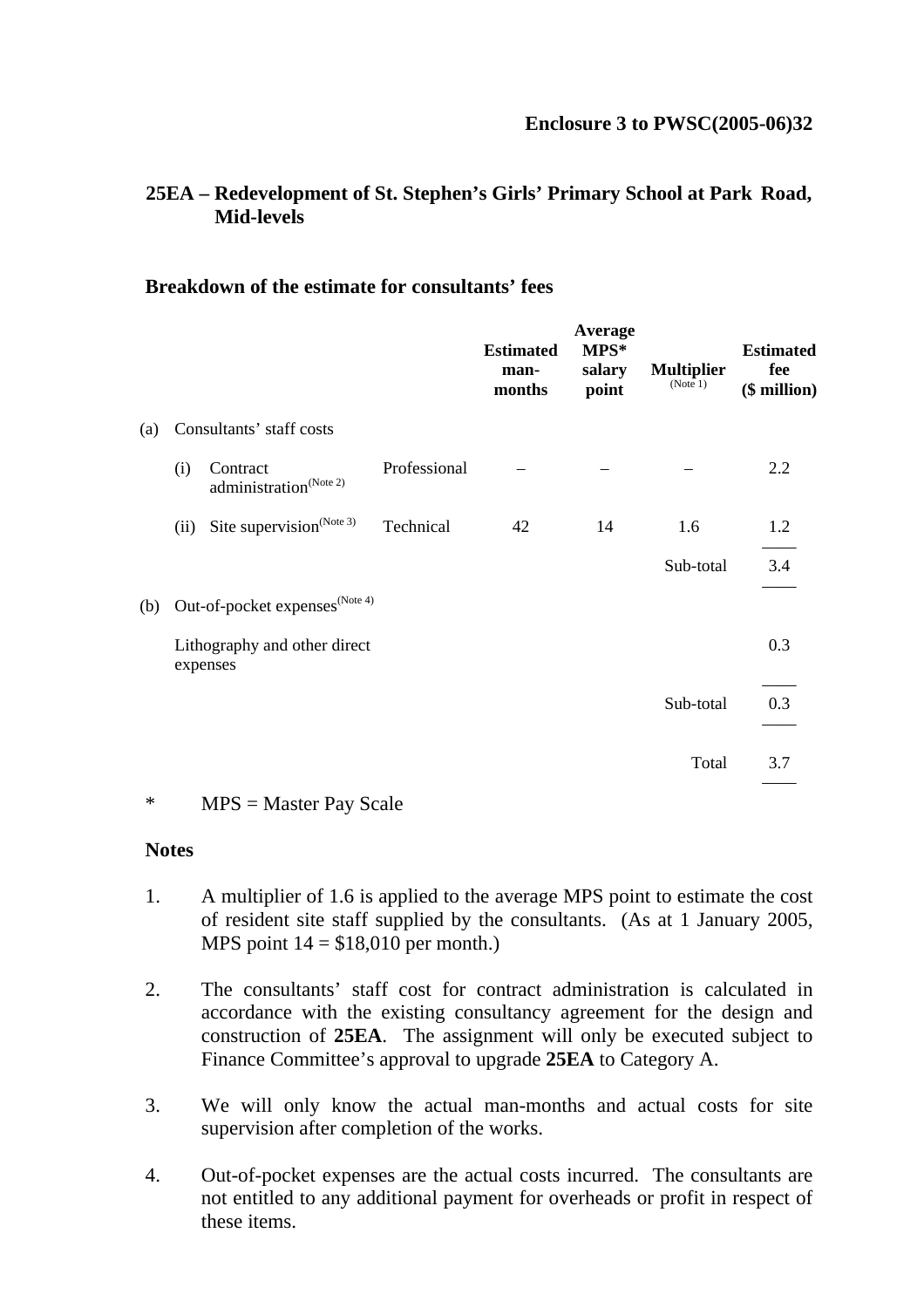### **Enclosure 4 to PWSC(2005-06)32**

# **A comparison of the reference cost of a 24-classroom primary school project with the estimated cost of the new school premises under 25EA**

# **\$ million (in September 2005 prices)**

|     |                                                        |       | Reference cost* | <b>25EA</b>        |                 |
|-----|--------------------------------------------------------|-------|-----------------|--------------------|-----------------|
| (a) | Demolition                                             |       |                 | 2.7                | (See note A)    |
| (b) | Site formation                                         |       |                 | 7.2                | (See note B)    |
| (c) | Piling                                                 |       | 7.5             | 12.5               | (See note C)    |
| (d) | <b>Building</b>                                        |       | 41.0            | 34.5               | (See note D)    |
| (e) | <b>Building services</b>                               |       | 11.4            | 12.9               | (See note E)    |
| (f) | Drainage                                               |       | 1.7             | 1.6                | (See note $F$ ) |
| (g) | <b>External</b> works                                  |       | 6.8             | 2.4                | (See note $F$ ) |
| (h) | Furniture and Equipment<br>(F&E)                       |       |                 | 3.1                | (See note G)    |
| (i) | Consultants' fees                                      |       |                 | 3.7                | (See note H)    |
| (j) | Contingencies                                          |       | 6.8             | 8.1                |                 |
|     |                                                        | Total | 75.2            | 88.7               |                 |
| (k) | Construction floor area                                |       | 9 129 $m^2$     | $7551 \text{ m}^2$ |                 |
| (1) | Construction unit cost<br>$\{ [(d) + (e)] \div (k) \}$ |       | $$5,740/m^2$    | $$6,277/m^2$       |                 |

/**Assumptions.....**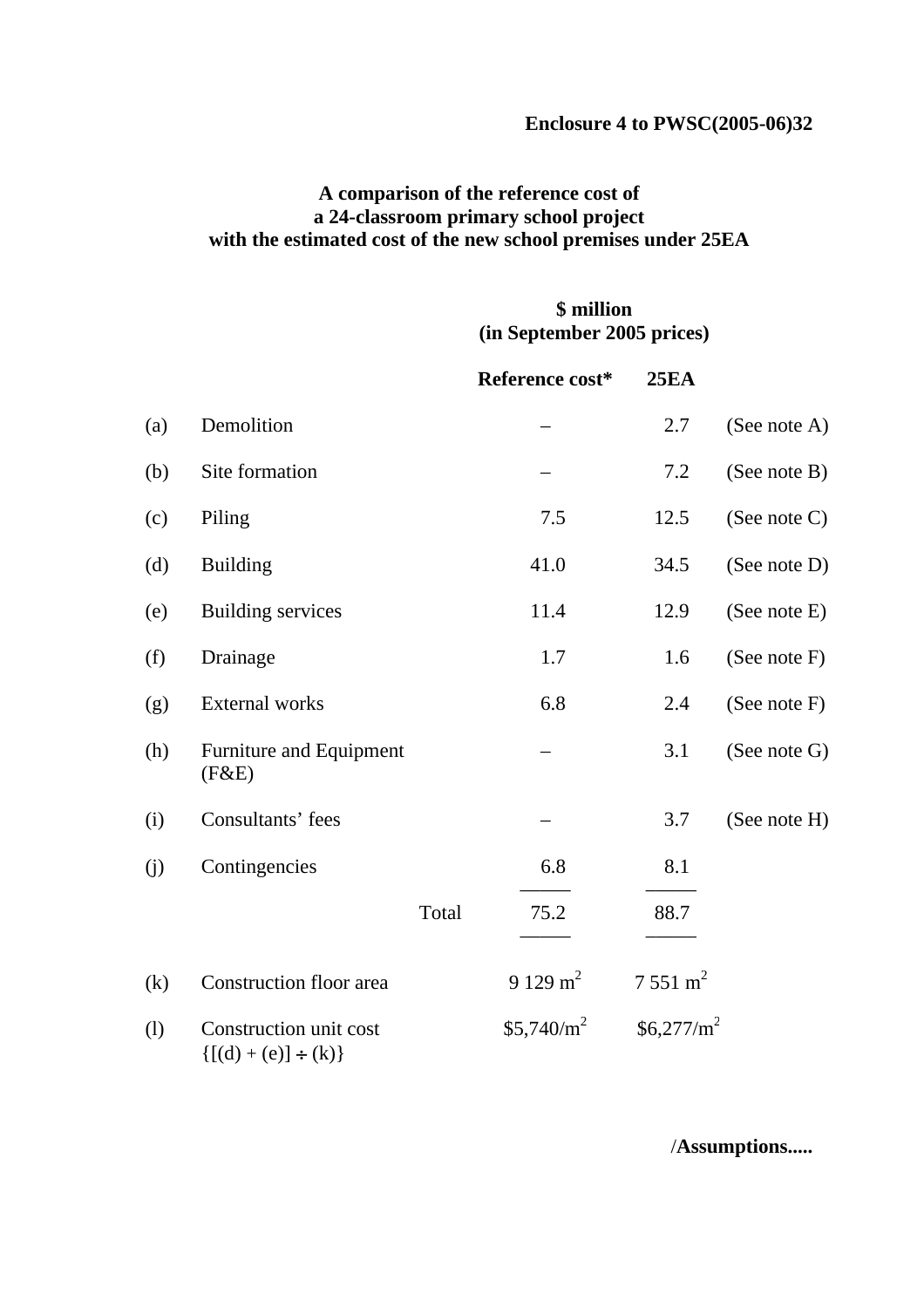### **\* Assumptions for reference cost**

- 1. The estimation is based on the assumption that the school site is uncomplicated and without unusual environmental restrictions. No allowance is reserved for specific environmental restrictions such as the provision of insulated windows, air-conditioning and boundary walls to mitigate noise impacts on the school.
- 2. No site formation works/geotechnical works are required as they are normally carried out by other government departments under a separate engineering vote before handing over the project site for school construction.
- 3. Piling cost is based on the use of 101 steel H-piles at an average depth of 30 metres, assuming that percussive piling is permissible. It also includes costs for pile caps, strap beams and testing. No allowance is reserved for the effect of negative skin friction due to fill on reclaimed land.
- 4. Costs for drainage and external works are for a standard 24-classroom primary school site area of 4 700 square metres built on an average level site without complicated geotechnical conditions, utility diversions, etc. (i.e. a "green-field" site).
- 5. No consultancy services are required.
- 6. F&E costs are excluded as they are usually borne by the sponsoring bodies of the new schools.
- 7. The reference cost for comparison purpose is subject to review regularly. The Director of Architectural Services will review, and revise if necessary, the reference cost which should be adopted for future projects.

#### **Notes**

- A. Additional cost is required for demolition of the existing school premises.
- B. Site formation works is required to form the platform level for the construction of the new school premises.
- C. The piling cost is higher because of the use of 60 pre-bored steel H-piles at an average depth of 50 metres for the new school premises. This piling system is used because of the presence of a declared monument (Main Building of St. Stephen's Girls' College) 20 metres away from the site and an old retaining wall adjacent to the site.